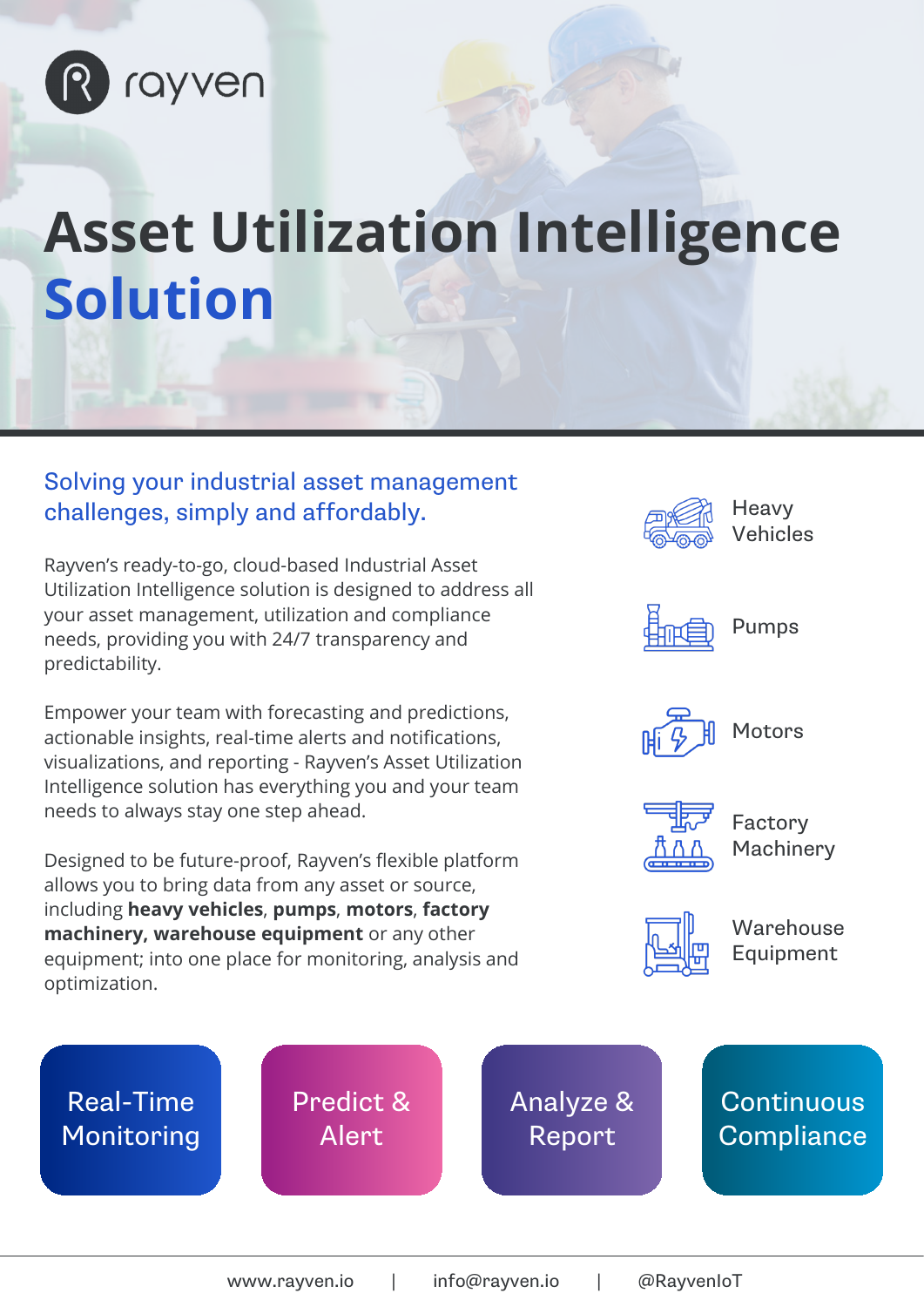## Predict industrial asset failures before they happen

| <b>Predictive Maintenance</b>            | <b>Pump Utilization</b>                     |
|------------------------------------------|---------------------------------------------|
| Intelligent asset monitoring allows you  | Get real-time insights into performance,    |
| to predict and prevent failures,         | ensure that they are being used efficiently |
| improving safety and efficiency.         | and maximize lifetime and performance.      |
| <b>Machinery Monitoring</b>              | <b>Motor Performance</b>                    |
| Operate efficiently and meet your        | Monitor your assets' motor's                |
| production targets by ensuring that your | performance to identify maintenance         |
| machinery is utilized to the maximum and | needs, spot trends in asset classes and     |
| doesn't break down.                      | find efficiency savings.                    |
| <b>Warehouse Equipment</b>               | <b>Heavy Vehicle Utilization</b>            |
| Easily identify location, under or       | Continuous monitoring of your heavy         |
| over utilization and the out-of-         | vehicle fleets' utilization allows you to   |
| hours usage of your equipment            | identify underperforming vehicles and       |
| across your fleet.                       | optimize their performance.                 |

#### Get started in weeks for a lot less than you might think

Rayven's ready-to-go, cloud-based Asset Utilization Intelligence solution will give you all the monitoring abilities you need, plus much more, in weeks with no hidden-costs.



Rayven can solve your problems out-of-the-box. Speak to us today.